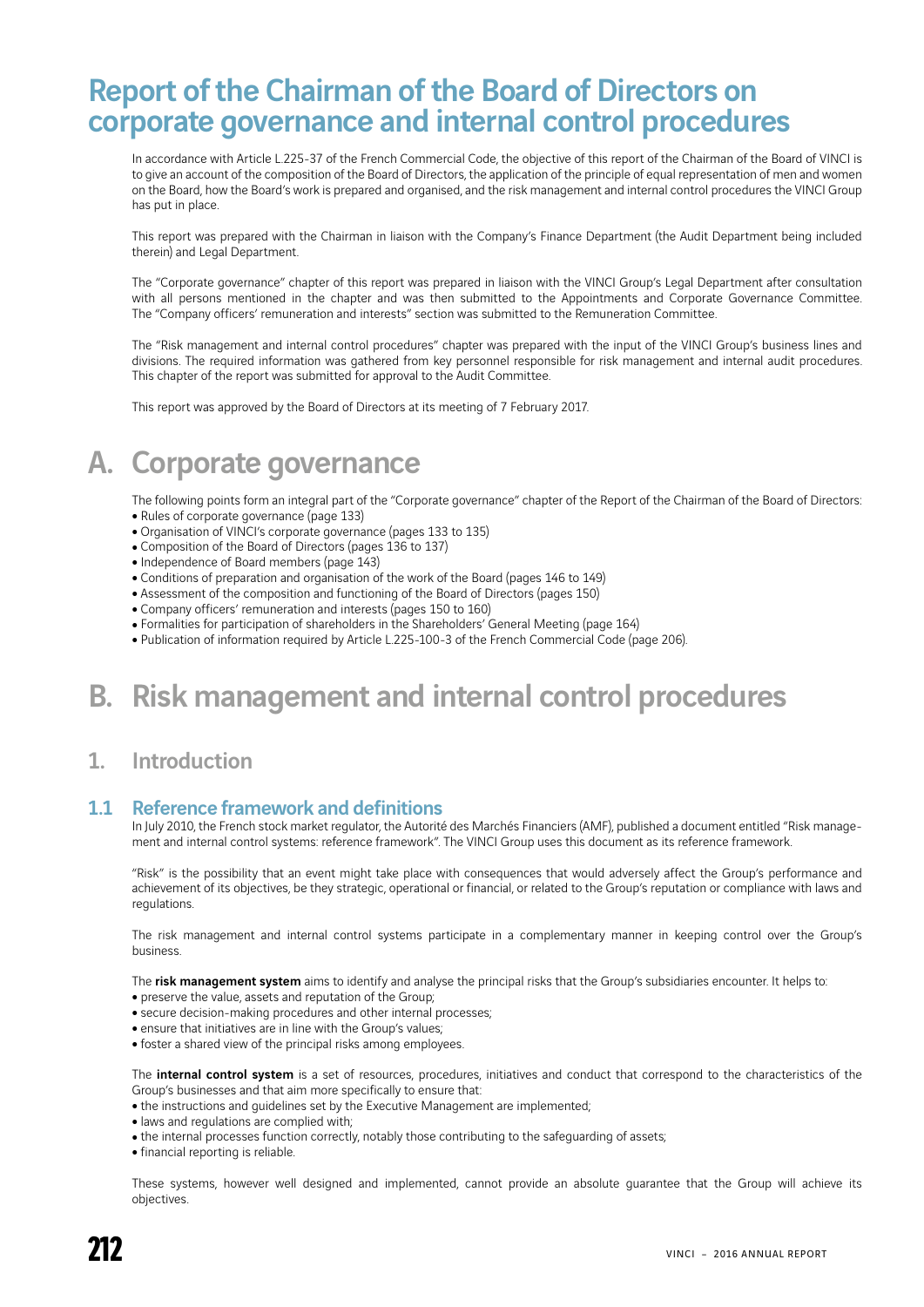### 1.2 Scope of risk management and internal control

In addition to managing a system specific to the VINCI holding company, the Group also ensures that appropriate risk management and internal control systems function in its subsidiaries.

The scope of risk management and internal control covers fully consolidated subsidiaries (see "List of the main controlled companies" in Note O to the consolidated financial statements).

## 2. Environment and organisation

### 2.1 Principles of action and conduct

The businesses in which VINCI operates require the personnel involved to be geographically close to customers in order to ensure the prompt delivery of solutions that are suited to their needs. To enable the manager of each business unit – of which there are around 3,000 in total in the Group – to take the required operational decisions rapidly, a decentralised organisation has been implemented in each business line.

In this context, the Group has delegated authority and responsibility to operational and functional staff at all levels of the organisation. These staff fulfil their responsibilities in compliance with the general guidelines (see paragraph 4.2) and with VINCI's principles of action and conduct:

• compliance with the rules common to the whole Group in respect of commitments, risk-taking (see paragraph 4.3), acceptance of contracts (see paragraph 4.3), and reporting of financial, accounting and management information (see paragraph 4.5);

• transparency and loyalty of managers towards their line management superiors and towards the functional departments of the business lines and the holding company. An integral part of operational managers' duties is to take decisions on matters falling within their area of competence, within the framework of the general guidelines they have received and accepted. Nevertheless, any significant difficulties encountered must be handled with the assistance, as necessary, of their line management superiors or the functional departments of the business lines and the VINCI holding company;

- compliance with the laws and regulations in force in the countries where the Group operates;
- adherence to the Code of Ethics and Conduct;
- <sup>ˇ</sup> responsibility of operational executive managers to communicate the Group's principles governing action and conduct to their staff by appropriate means and to set a good example, the responsibility for which cannot be delegated;
- health and safety of individuals involved in the Group's activities (employees, external service providers, subcontractors, etc.);
- a culture of financial performance.

### 2.2 Participants in the risk management and internal control processes

VINCI's Board of Directors is a collegial body that is responsible for defining the Group's strategic choices, ensuring that these choices are properly implemented and that the Group functions properly. It carries out the controls and verifications that it believes are timely and appropriate. It considers all major matters concerning the Group's business. In its annual management report, the Board sets out the principal risks and uncertainties the Group faces.

In 2003, the Board adopted a set of internal rules and created four specialised committees: the Audit Committee, the Strategy and Investments Committee, the Remuneration Committee, and the Appointments and Corporate Governance Committee. The tasks delegated to the **Audit Committee** and the principal activities carried out in 2016 in this regard are presented in chapter D, "Corporate governance", of the Report of the Board of Directors, page 147. They are in line with the recommendations of the Afep-Medef code. At the 7 February 2017 meeting of the Board of Directors, the Board's internal rules were modified, in particular in order to take into account the measures resulting from the 17 March 2016 Order relating to Statutory Auditing, as well as the revisions made to the Afep-Medef code in November 2016.

The Executive Committee, composed of 13 members at 7 February 2017, is in charge of implementing the Group's strategy, and of defining and monitoring the enforcement of its risk management, finance, human resources, safety, IT and insurance policies.

The **holding company**'s functional departments ensure that the Group's rules and procedures as well as the decisions of VINCI's Executive Management are correctly enforced. Furthermore, and depending on the needs that are expressed, these departments advise business lines on technical matters without interfering with operational decisions, which are the responsibility of the business lines under the Group's decentralised structure. The holding company functioned with a staff of 264 people as of 31 December 2016.

An Ethics Officer, based in the holding company, ensures that the Code of Ethics and Conduct is disseminated, understood and applied throughout the Group, in liaison with the subsidiaries' operational and functional departments. The Ethics Officer's principal initiatives are detailed on page 29. His/her contact details are available on the VINCI intranet. Employees may contact the Ethics Officer directly and confidentially.

The Audit Department, which reports to the Chairman and Chief Executive Officer of VINCI, has a four-part role.

• Concerning risk management: based on guidelines from the Group's Executive Management, it heads up the deployment and implementation of a structured system that makes it possible to identify, analyse and handle the principal risks. The Audit Department coordinates the risk management system by giving methodological support to the subsidiaries' operational and functional departments. It organises and ensures the follow-up for the meetings of the VINCI Risk Committee, which reviews and authorises tenders exceeding certain thresholds set by the Group's Executive Management or presenting particular technical or financial risks.

• Concerning internal control: in addition to drafting and disseminating the general internal control procedures set by the holding company, the Audit Department organises the annual self-assessment survey on the internal control of the Group's subsidiaries.

• The department helps run the fraud prevention system in collaboration with the Security, Information Systems, Treasury and Financing departments.

• Concerning auditing: the department carries out its own assignments in the field, alongside or in support of the work performed by the business lines and by the holding company's functional departments.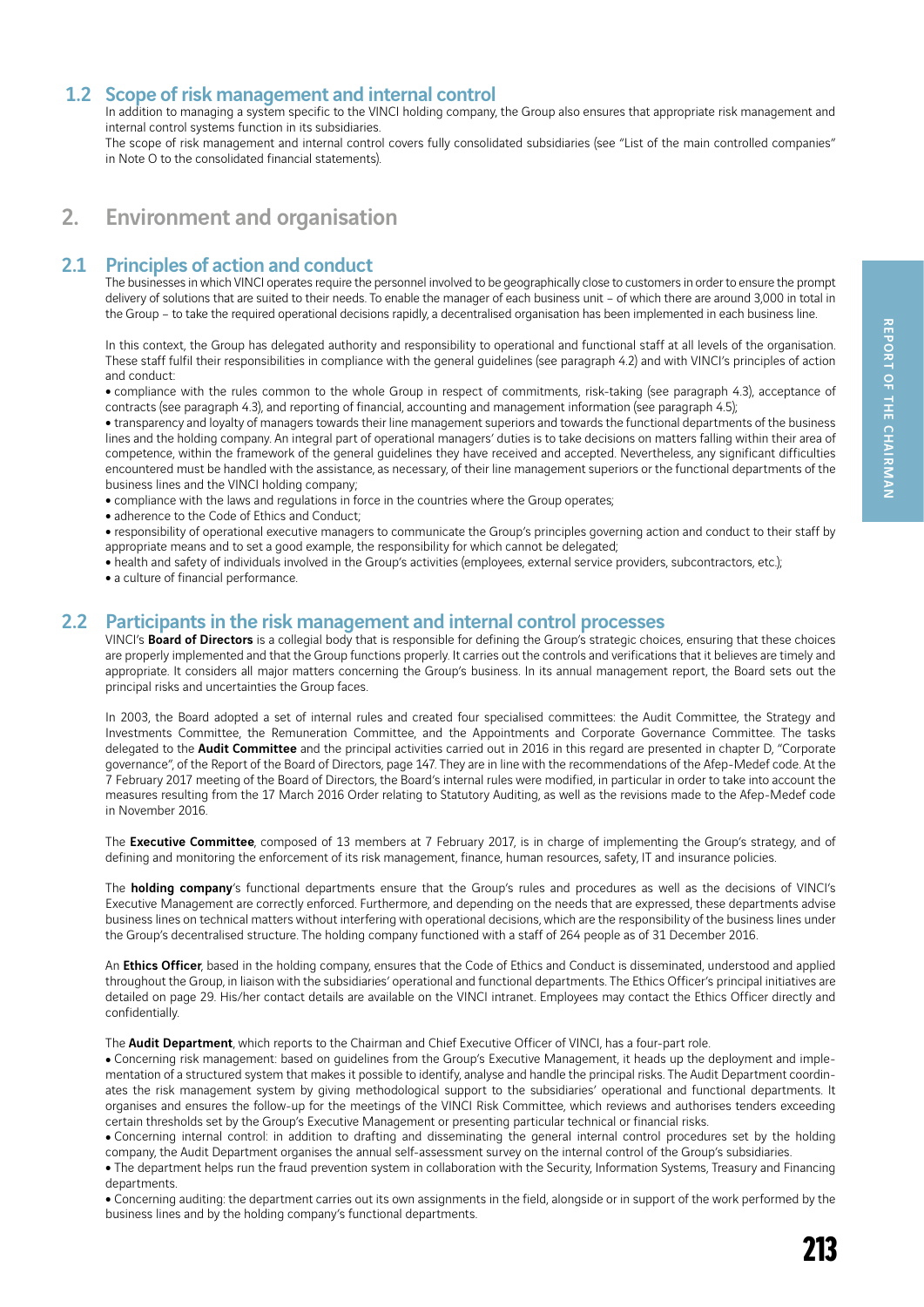The **business lines** carry out their activities based on the principles of action and conduct described in paragraph 2.1. The operational teams in each business line are monitored at several levels: operational management, support functions (cost control, quality, safety, IT) and periodic internal audits.

Various committees bring together the people involved in decision-making, in particular the VINCI Risk Committee (see paragraph 4.3 below for a description of its way of functioning), the business line risk committees, and the treasury committees (see Note J.25 to the consolidated financial statements, page 273).

## 3. Risk management system

The policy set by VINCI's Executive Committee aims to comply with the legal requirements and to ensure that risks are monitored in as formalised, systematic and uniform a manner as possible. Risk monitoring is integrated into the reporting process (for accounting and financial, health and safety, social and environmental data) and into the schedules set by the existing procedures related to commitments and periodic monitoring of operations as described in section 4 below. Through this approach, the Executive Management is informed on risks that have materialised, their consequences and related action plans.

Risk maps have been created for all of the Group's 11 business lines and divisions as well as for VINCI SA, thereby encompassing all the Group's activities in line with the methodology of the white paper entitled "Implementing the AMF reference framework". These maps are reviewed annually. The review involves:

• listing the main sources of identifiable risk, either internal or external, that represent obstacles to the achievement of the Group's objectives and which can be financial risks, risks to people or reputation risks;

• assessing risk severity on a qualitative scale, taking into account the potential impact, likelihood, and degree of control of the various events constituting risks;

• implementing proper handling of these risks.

Risk scorecards are created from the risk map for each of the business lines and divisions. They are used to present and assess, in a uniform manner, events that might affect projects examined by the Risk Committee. As part of the annual review of these risk maps, analysis of the financial risks related to climate change was initiated. The measures taken by the Group to reduce carbon emissions are set out in chapter E, "Workforce-related, environmental and social information", of the Report of the Board of Directors, paragraph 2.3, "Combating climate change", pages 183 to 185.

External fraud prevention involves several Finance Department and Security Department units. The central system includes upward reporting of information on attacks directed at the holding company and the business lines, plus analysis followed by dissemination of specific information and recommendations to CFOs and the Group's anti-fraud coordinators. In this regard, two fraud warnings were posted on the Group's intranet in 2016 and a booklet entitled "Fighting external fraud" was distributed in three languages. In addition, an internal debriefing was held regarding the fake press release sent to news agencies on 22 November 2016. It was aimed at improving our ability to prevent this risk and inform partners of the importance of verifying information.

Internal fraud prevention is based on the Code of Ethics and Conduct as well as on specific training or awareness initiatives.

## 4. Internal control system

The main procedures described below are common to all companies in the Group. They are complemented by specific procedures within each business line, in particular for the monitoring of projects and forecasting of results.

### 4.1 Compliance with laws and regulations

The Legal Department of the holding company is responsible for:

- maintaining a legislative watch related to the various applicable rules;
- informing affected employees about rules pertaining to securities transactions;
- monitoring major acquisition projects and disputes.

As indicated in the "Sustainable development" chapter, page 33, particular emphasis is placed on:

- safety of personnel on worksites and engineering structures through active implementation of the Group's accident prevention policy;
- purchasing and subcontracting.

#### 4.2 Application of the guidelines and instructions of the Executive Management

The Chairman of VINCI Autoroutes, the Chief Executive Officer of VINCI Concessions, the Chairmen of the companies heading business lines in the Contracting business (VINCI Energies, Eurovia and VINCI Construction), and the Chairman of VINCI Immobilier exercise the powers given to them by law. Under the Group's internal organisation, they are also required to comply with the general guidelines issued for them by VINCI's Chairman and Chief Executive Officer.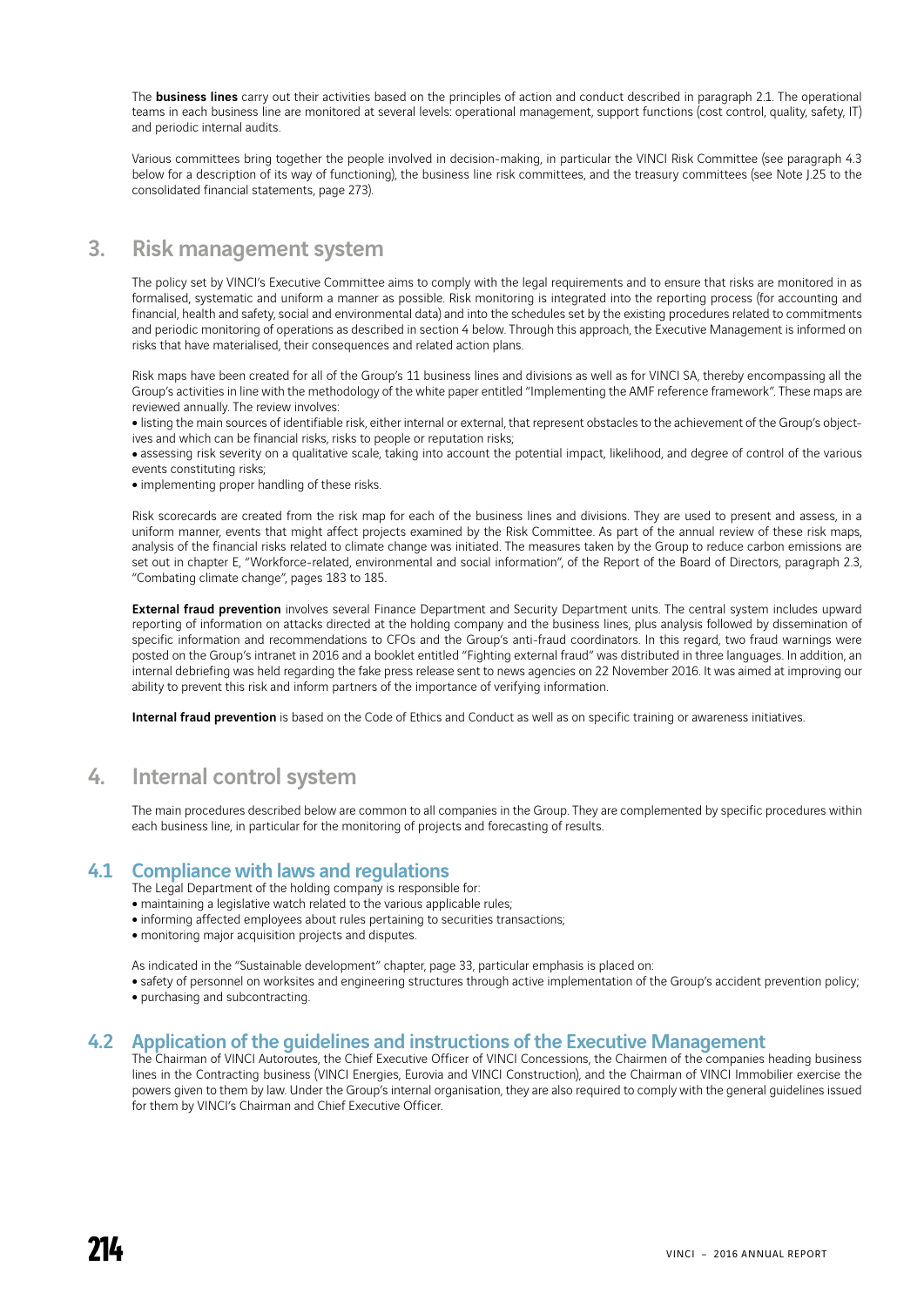These apply to the following areas:

• adherence to the Code of Ethics and Conduct and the VINCI Manifesto;

• new commitments;

<sup>ˇ</sup> reporting to the holding company of accounting and financial information, and information relating to human resources, safety, disputes and litigation, insurance policies and claims, etc.

These general guidelines concern in particular compliance with the holding company's procedures regarding bidding or investments. These procedures define thresholds above which specific authorisation must be obtained from the appropriate committees, namely the Risk Committee (see paragraph 4.3) or the Board of Directors' Strategy and Investment Committee, or where prior notifications must be issued to the Chairman and Chief Executive Officer of VINCI and/or to certain VINCI functional departments.

These guidelines are cascaded through the organisation by the heads of the business lines to their operational and functional staff for the provisions concerning them, as well as to managers serving as company officers in the companies in their business line.

#### 4.3 Procedures related to new commitments – the VINCI Risk Committee

- The role of the VINCI Risk Committee is to assess, ahead of the commitment phases:
- acquisitions and disposals of businesses;

• the terms and conditions of tenders for construction works which, by virtue of their complexity, specific financing characteristics, location or technical characteristics, entail specific risks, especially those of a technical, legal or financial nature;

- property development transactions;
- public-private partnerships (PPPs), concessions or long-term commitments.

The monetary thresholds for vetting by the Risk Committee before a bid is submitted are defined in the general guidelines. They apply to the entire project, taking all packages together. Thresholds below those necessitating a review by the Risk Committee require that an information sheet be sent to VINCI's Executive Management.

Risk Committee meetings are usually attended by the following members:

- the Chairman and Chief Executive Officer of VINCI or a delegated executive vice president for the most important projects;
- the Chairman (or Chief Executive Officer) of the business line involved;
- the Executive Vice-President and Chief Financial Officer of VINCI;
- the Chief Audit Officer:
- the operational representatives of the entity presenting the project.

The VINCI Risk Committee, in its various configurations, met 287 times in 2016 and reviewed 360 projects.

### 4.4 Procedures related to monitoring of operations

The business lines have an operations monitoring system tailored to the specific nature of their activities, which makes it possible to regularly monitor the progress of projects and contracts as well as human resources (HR) statistics. These systems are compatible with those used to prepare and process financial and accounting information as described below, as the holding company performs a consolidation for the principal indicators.

Monthly dashboard reports on business, new orders, the order book and the Group's net financial debt are prepared by the Finance Department on the basis of information provided by the business lines.

The senior management of the business lines and divisions prepares a monthly newsletter on key events.

The budget procedure is common to all Group business lines. It is built around five key dates in the year: the initial budget for year Y at the end of year Y-1, followed by four updates in March, May, September and November of year Y.

At these times, the performance of each business line and division is examined in the presence of the Group's Chairman and Chief Executive Officer and the Executive Vice-President and Chief Financial Officer of VINCI.

Lastly, the business lines also participate in regular monitoring of VINCI's social and environmental responsibility commitments as indicated in the "Sustainable development" chapter, pages 26 to 39, and in HR monitoring, with a particular emphasis on the safety of people working at each of the Group's sites.

### 4.5 Procedures related to the preparation and processing of financial and accounting information

The Budgets and Consolidation Department, reporting to the Finance Department, is responsible for the integrity and reliability of VINCI's financial information (parent company and consolidated financial statements), which is disseminated inside and outside the Group. To ensure the statements are produced, the department is specifically in charge of:

<sup>ˇ</sup> preparing, approving and analysing VINCI's half-year and annual parent company and consolidated financial statements, as well as quarterly information, forecasts and the monthly dashboard reports;

• identifying, consolidating, monitoring and controlling the off-balance sheet commitments of the Group's subsidiaries;

• establishing, disseminating and monitoring the Group's accounting procedures and checking their compliance with the accounting standards in force;

• coordinating the Group's financial information system, which includes the consolidation process and unifies VINCI's various reporting systems.